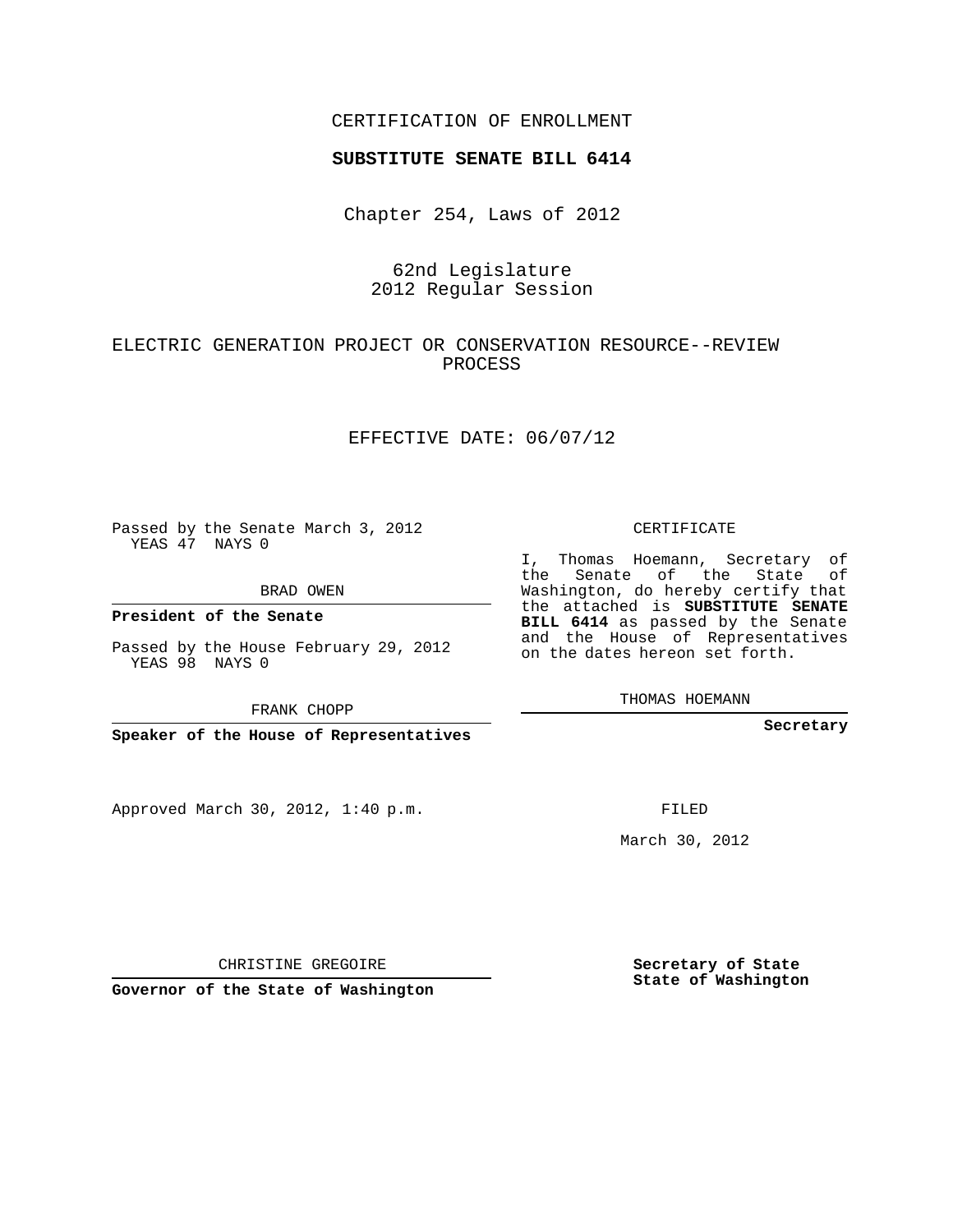# **SUBSTITUTE SENATE BILL 6414** \_\_\_\_\_\_\_\_\_\_\_\_\_\_\_\_\_\_\_\_\_\_\_\_\_\_\_\_\_\_\_\_\_\_\_\_\_\_\_\_\_\_\_\_\_

\_\_\_\_\_\_\_\_\_\_\_\_\_\_\_\_\_\_\_\_\_\_\_\_\_\_\_\_\_\_\_\_\_\_\_\_\_\_\_\_\_\_\_\_\_

AS AMENDED BY THE HOUSE

Passed Legislature - 2012 Regular Session

**State of Washington 62nd Legislature 2012 Regular Session**

**By** Senate Energy, Natural Resources & Marine Waters (originally sponsored by Senator Ranker)

READ FIRST TIME 02/03/12.

 AN ACT Relating to creating a review process to determine whether a proposed electric generation project or conservation resource qualifies to meet a target under RCW 19.285.040; and adding a new section to chapter 19.285 RCW.

BE IT ENACTED BY THE LEGISLATURE OF THE STATE OF WASHINGTON:

 NEW SECTION. **Sec. 1.** A new section is added to chapter 19.285 RCW to read as follows:

 (1) When requested by a consumer-owned qualifying utility or by a person proposing an electric generation project or conservation resource, the department is authorized to and shall provide analysis and an advisory opinion on whether a proposed electric generation project or conservation resource qualifies to meet a target under RCW 19.285.040. The advisory opinion must include a legal analysis. When forming its advisory opinion, the department must: (a) Consider, and may rely on, previous opinions issued by the I-937 technical working group established by the commission and the department; and (b) solicit and consider comments from interested parties, including staff of the requesting utility. The department must give priority to any